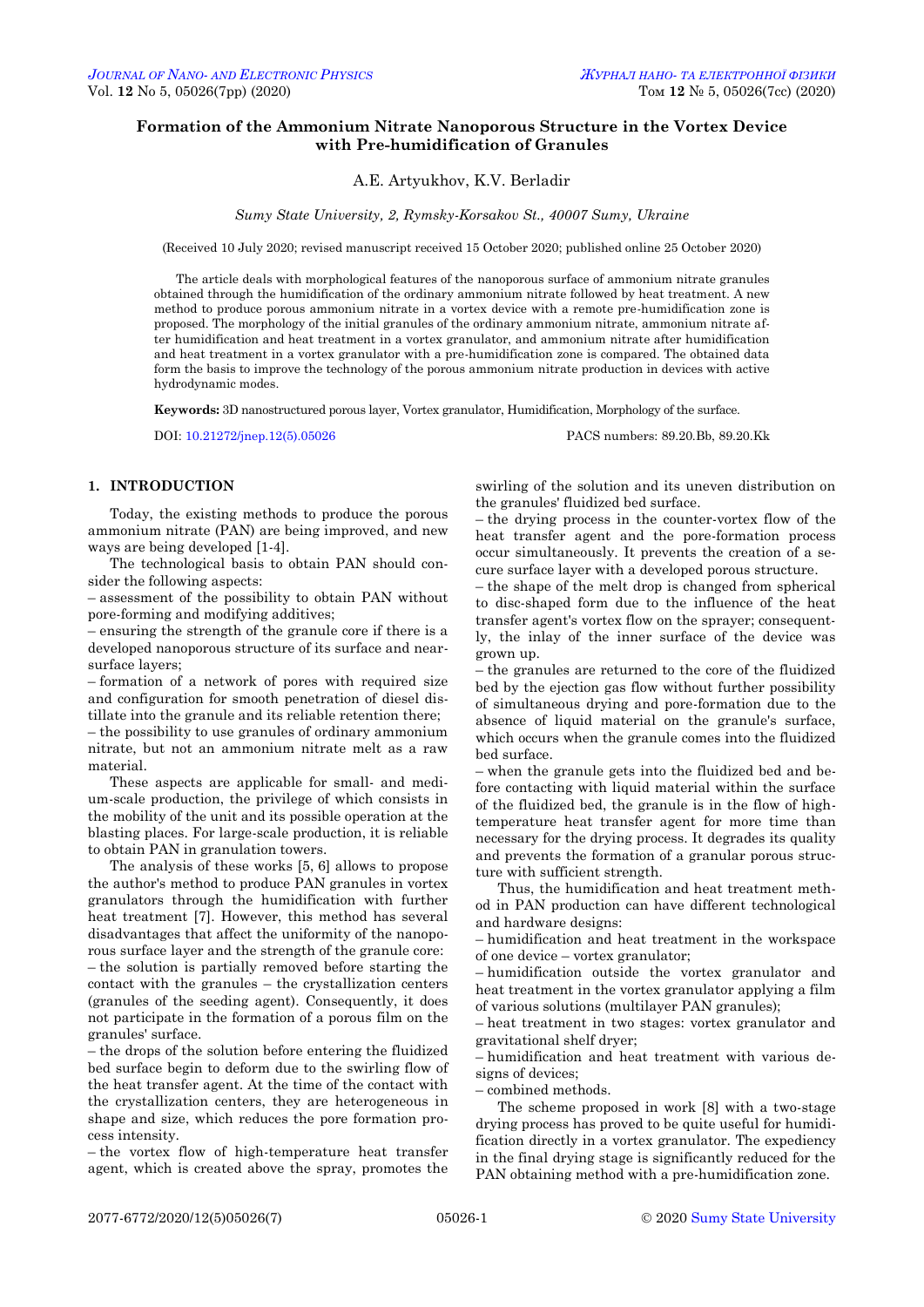The aim of this article is to confirm the effectiveness of improving the existing method to produce PAN [9, 10] by creating a remote pre-humidification zone (design features of this method implementation are presented in the patent [11], a schematic diagram – in Fig. 1). The comparative studies regarding the surface morphology of various samples of PAN granules are carried out for it.

#### **2. DESCRIPTION OF THE OBJECT AND METHODS OF RESEARCH**

Fig. 2 demonstrates the experimental stand scheme for studying PAN granules' production process with a pre-humidification stage.

FTIR spectra were obtained by ATR technique using a Nicolet iS50 FT-IR spectrometer (by Thermo-Scientific) in the range from 4000 to 400 cm<sup> $-1$ </sup> with resolution of  $4 \text{ cm}^{-1}$  (no. of scans: 32) (sensitivity for finding the peaks was 95 %).

There are three samples for research:

– the original granules of ordinary ammonium nitrate; – ammonium nitrate granules after humidification and heat treatment in a vortex granulator;

– ammonium nitrate granules after humidification and heat treatment in a vortex granulator with a remote pre-humidification zone.



**Fig. 1 –** Scheme for production of PAN: I – humidification block; II – vortex granulator

#### **3. RESULTS AND DISCUSSION**

The initial structure of an ordinary ammonium nitrate granule is shown in Fig. 3.

The study [12] describes that "a complete surface without a developed network of pores is peculiar for the sample. The surface structure is described by "mechanical" pores in the micrometer range. These pores arose directly upon production of the granules due to temperature stresses and mechanical effect on the packed granules during their transportation from the production place. Such granules can be used as an ANFO com-



**Fig. 2** – The experimental stand scheme: 1-1 – dry granules; 2-2 – technological air; 3-3 – contaminated air; 4-4 – water; 5-5 – commercial product; 6-6 – moistened granules; 7-7 – moistened air; 8-8 – fine granules; VG – vortex granulator; H – hot-air heater; B – bunker; C – container; CS – cyclone separator; V – ventilator; P – pump; N – nozzle; T – transporter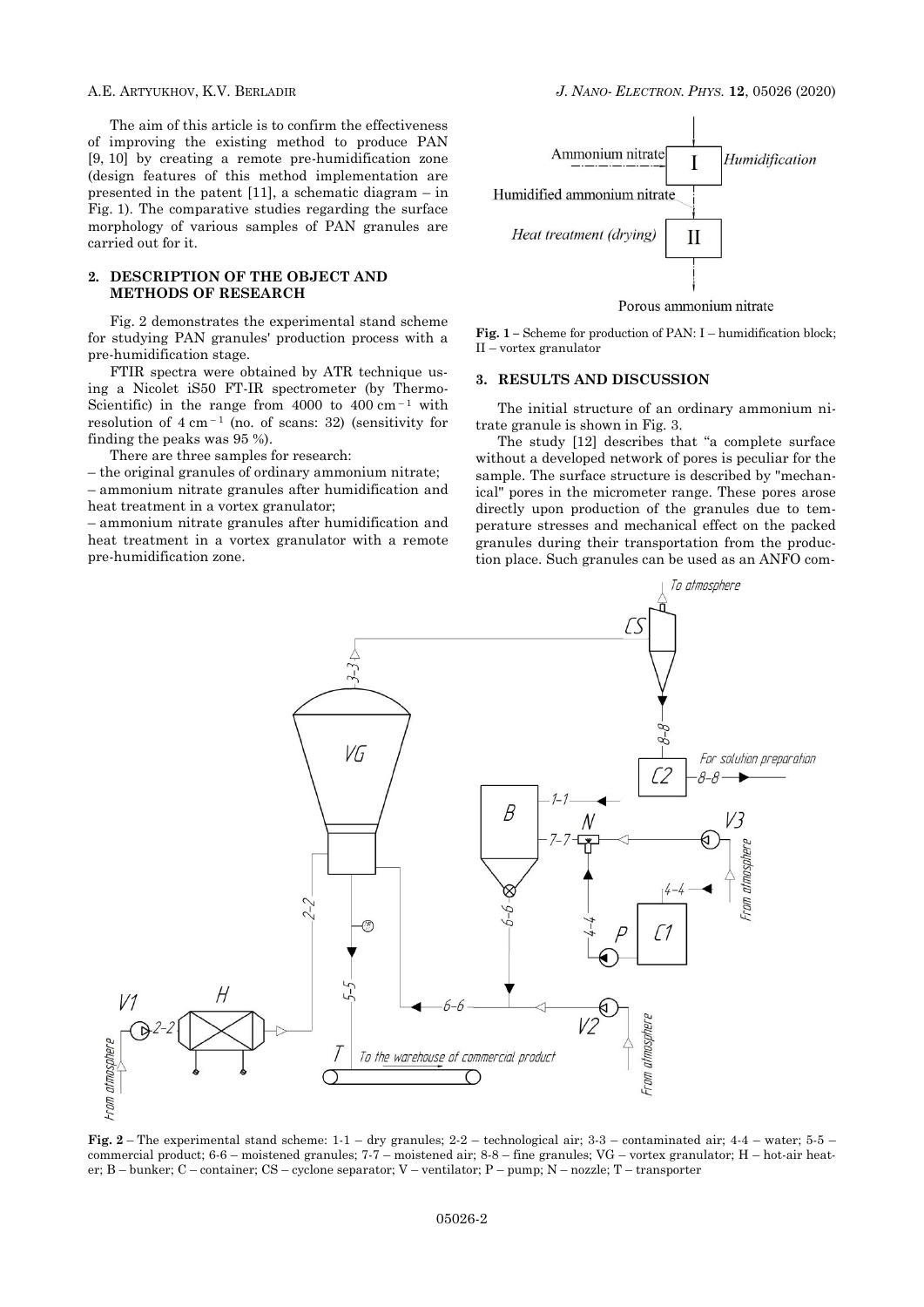FORMATION OF THE AMMONIUM NITRATE NANOPOROUS … *J. NANO- ELECTRON. PHYS.* **12**, [05026](#page-0-0) (2020)

ponent without prior preparation. The absorptivity of the sample is quite high due to large "mechanical" pores. The retentivity of the sample does not meet the standard indicator. The reason is that the diesel distillate easily leaves the granule (it flows from faults on its surface influenced by the gravity)".

A PAN granule sample after humidification and heat treatment in the workspace of the vortex granulator is shown in Fig. 4.



**Fig. 3** – The initial structure of an ordinary ammonium nitrate granule



**Fig. 4** – PAN granule structure after humidification and heat treatment in the vortex granulator's workspace

The observed sample is characterized by a developed network of nanopores, which contributes to an increase in the granule's absorptivity and retentivity to the diesel fuel distillate. However, the surface morphology analysis showed that along with the nanopores network, the sample is characterized by the formation of new "mechanical" pores in the micrometer range due to excessive temperature stresses and significant mutual action of granules in a vortex flow. "Mechanical" pores reduce the strength of the granule and do not allow long-term transportation. Such pores are generally not critical for obtaining effective ANFO without its subsequent longterm storage and long-distance transportation.

A PAN granule after humidification and heat treatment in a vortex granulator with a remote prehumidification zone is shown in Fig. 5.



**Fig. 5** – Structure of a PAN granule after humidification and heat treatment in a vortex granulator with a remote prehumidification zone

Although the sample also has a developed network of nanopores, it differs from the previous one:

– nanopores are deeper and more swirling. It allows to predict a higher retentivity to diesel distillate;

– fewer "mechanical" pores, which enable to maintain the strength of the granule and ensure the possibility of transportation to the blasting place;

– high proportion of porous surface concerning the total surface of the granule.

The authors additionally study the elemental (see Fig. 6a) and phase (Fig. 6b) compositions of the granule after humidification and heat treatment for this sample. Analysis of the elemental composition shows a high concentration of oxygen in the granule, which increases the detonation ability of the granule. The study of the phase composition demonstrates the coincidence of the peaks corresponding to the ammonium nitrate card; therefore, the intensity of the peaks and their location are slightly shifted. It occurs due to the residual moisture in the PAN granule.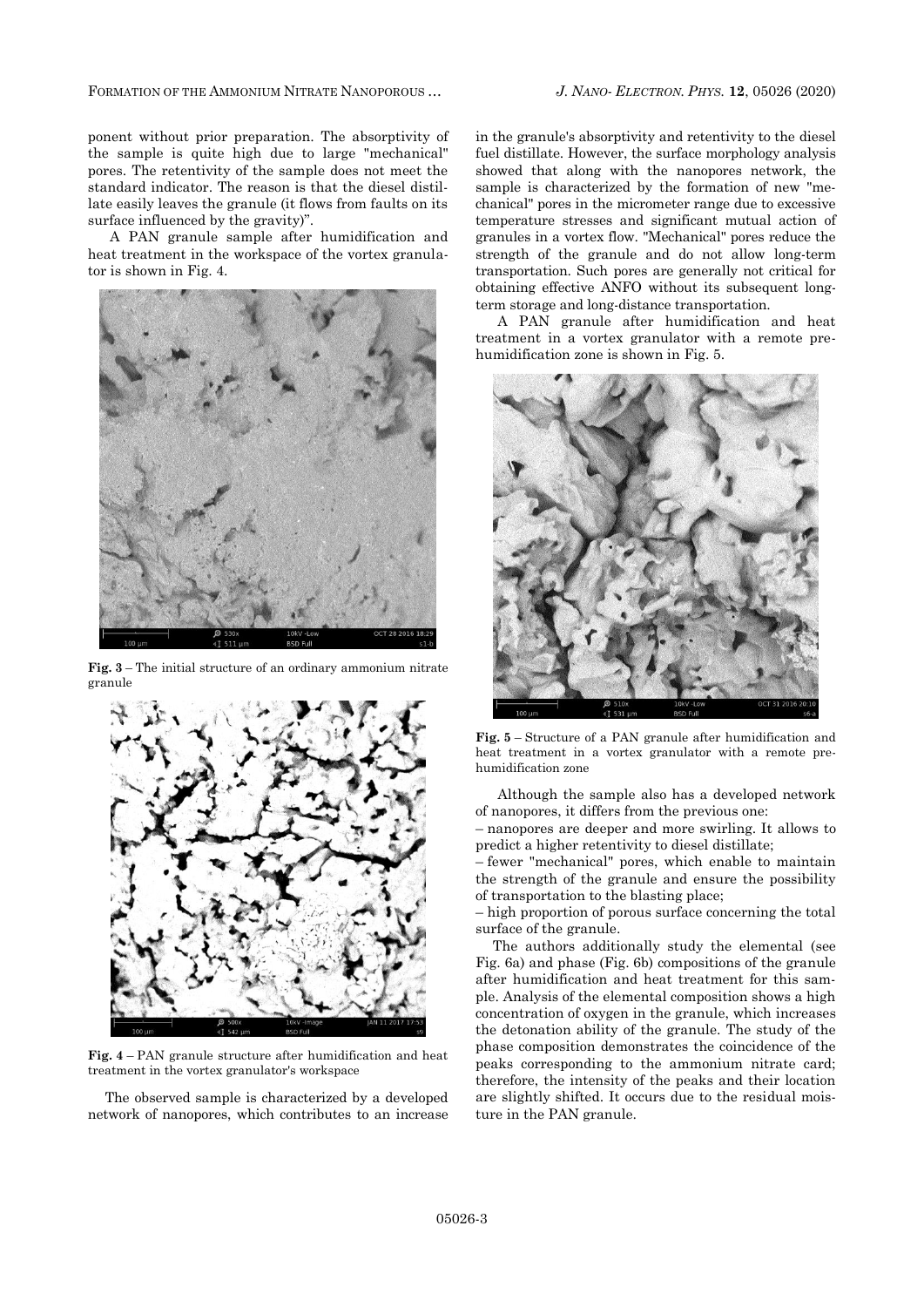

**Fig. 6** – Elemental (a) and phase (b) compositions of the granule after humidification and heat treatment in a vortex granulator with a remote pre-humidification zone

## **4. CONCLUSIONS AND RECOMMENDATIONS**

Humidification of the granule with liquid by the above method allows to create a developed porous structure on its surface within the core of the fluidized bed at the initial stage of contact with the vortex flow of high-temperature heat transfer agent before the granule comes to the fluidized bed surface. It also prevents the formation of various granules except spherical ones and eliminates the influence on the spraying process of the uneven flow of liquid material to the sprayer. Besides, the probability of contamination of the inner cone walls is reduced. The possibility of collision of the liquid material drops due to the lack of spraying process in the workspace is eliminated. It increases the monodispersion degree of the granulometric composition of the final product, homogeneity in mass

and strength indicators and developed porous film on the granule surface.

The drying uniformity of liquid material on the surface of the granule and homogeneity of the porous surface structure formed during the drying process in the high-temperature vortex flow of the heat transfer agent is also achieved by reducing the influence of the counter vortex axisymmetric flow of the heat transfer agent and uniform distribution of wet granules in the fluidized bed.

The obtained uniform layer of liquid material on the surface of the granule during its pre-humidification enables to implement the uniformity principle. It means that in the pore-formation process it is necessary to achieve forces with the same activity arising from the interaction of humidified granules and vortex axisymmetric flow per each granule.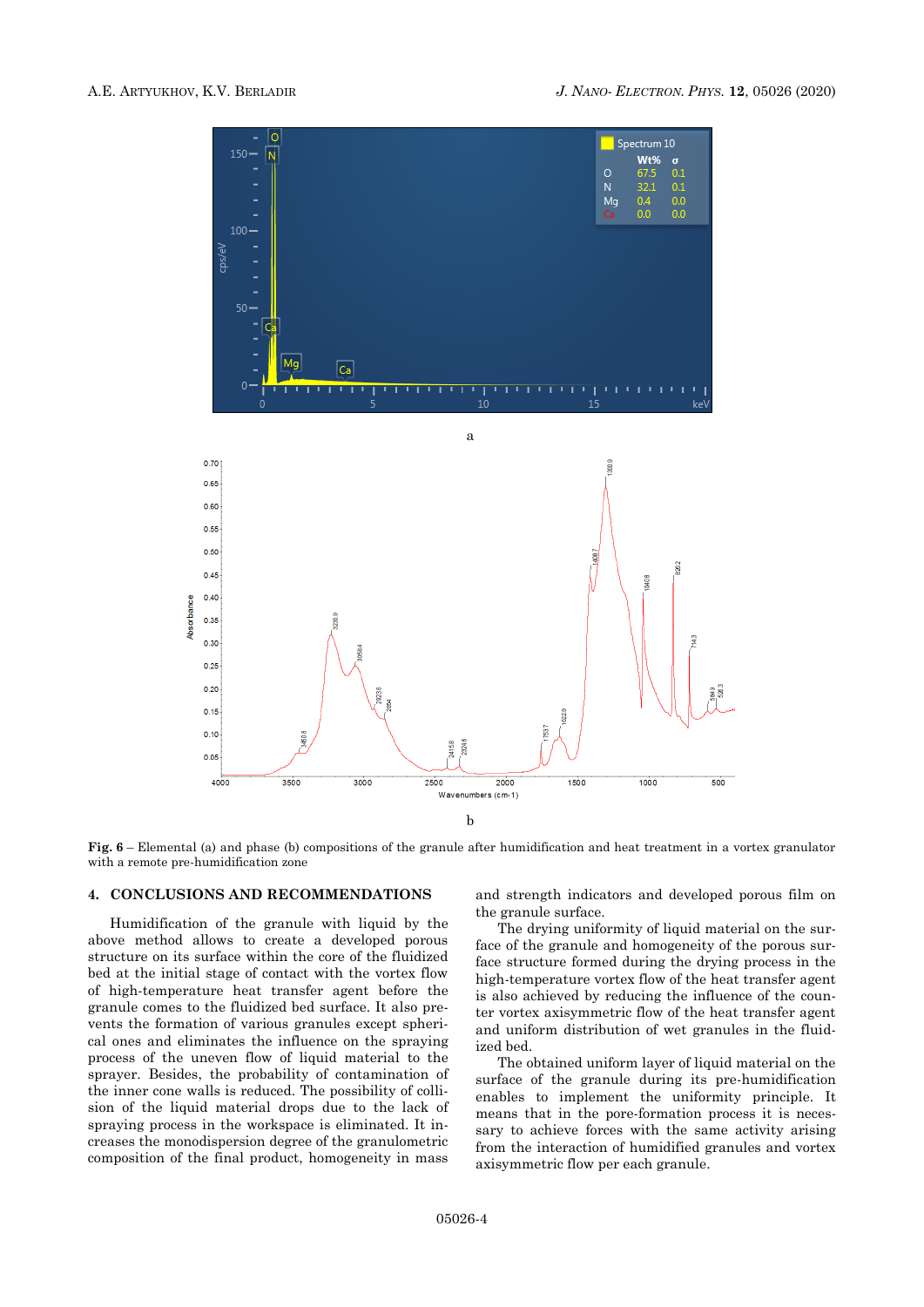FORMATION OF THE AMMONIUM NITRATE NANOPOROUS … *J. NANO- ELECTRON. PHYS.* **12**, [05026](#page-0-0) (2020)



**Fig. 7** – Relative content of "mechanical" and "modified" pores in PAN samples: a – after humidification and heat treatment in the vortex granulator; b – after humidification and heat treatment in the vortex granulator with a remote prehumidification zone





**Fig. 8** – Relative area of porous surface in PAN samples: a – after humidification and heat treatment in the vortex granulator; b – after humidification and heat treatment in the vortex granulator with a remote pre-humidification zone

**Fig. 9** – Vortex granulators with a remote humidification zone:  $a$  – without pre-heating of granules;  $b$  – with pre-heating of granules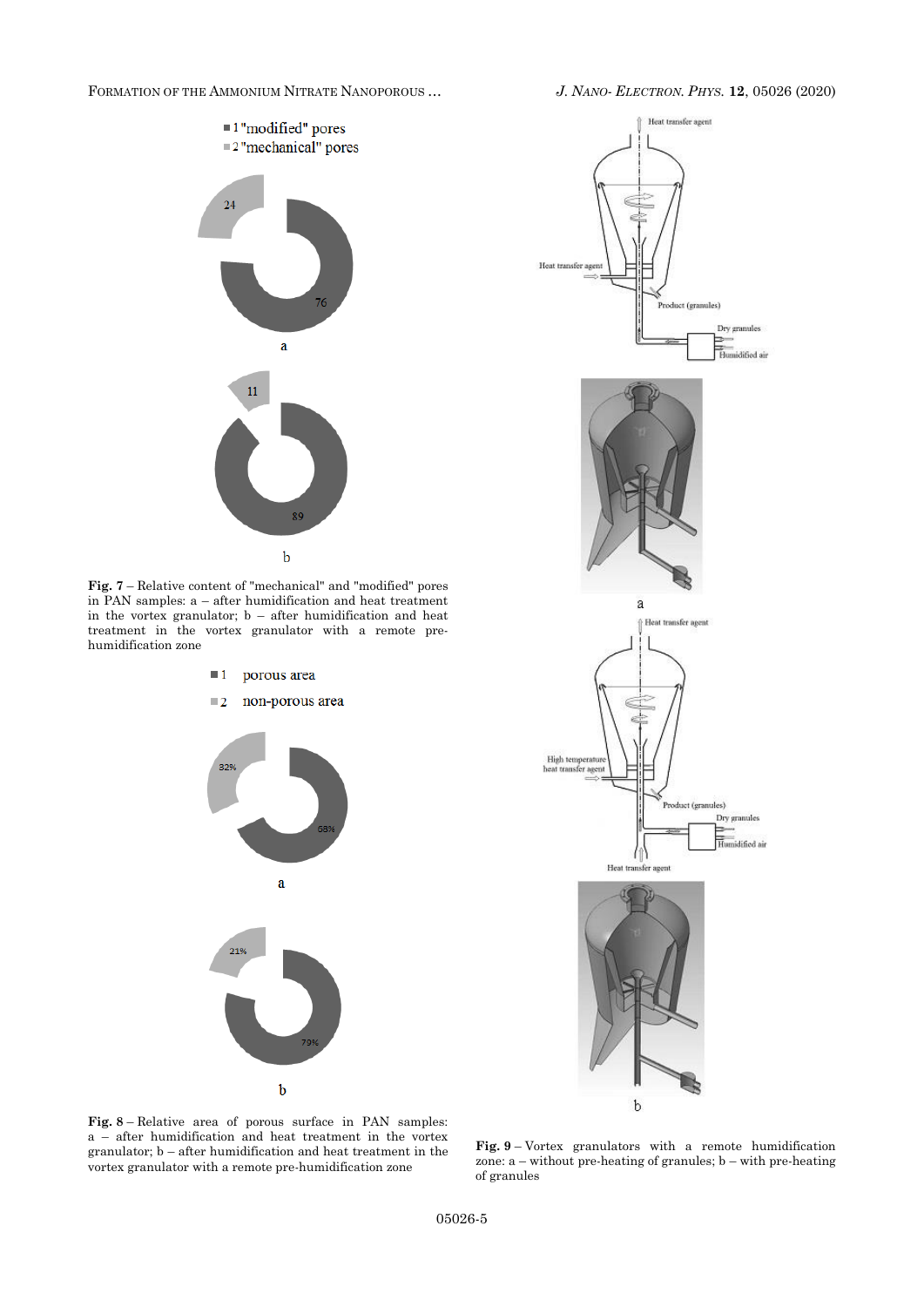

**Fig. 10** – The scheme of the industrial unit: 1-1 – ammonium nitrate granules; 2-2 – contaminated air; 3-3 – dry air; 4-4 – moistened ammonium nitrate granules; 5-5 – cold air; 6-6 – steam;  $7-7$  – water;  $8-8$  – hot air;  $9-9$  – porous ammonium nitrate; 10-10 – dusty gas-air mixture; 11-11 – gas-air mixture; 12-12 – dust and fine fraction of ammonium nitrate; 13- 13 – nitric oxide (I); 14-14 – oxygen; 15-15 – nitric oxide (II); 16-16 – cold air; 17-17 – porous ammonium nitrate for package; VG – vortex granulator; H – heater; B – bunker; Bl – blower; FBC – fluidized bed cooler; F – filter; D – dispenser; R – reactor; VE – vortex ejector; M – moisturizer

When installing an element for granules humidification in the device before entering the workspace thanks to the latter, conditions are created for uniform application of liquid material on the surface of granules without destabilizing factors: impact on the granule and liquid material film of the counter vortex flow of heat transfer agent, possibility of collision and agglomeration of separate drops, time non-uniformity of the contact between the humidified material and the hightemperature heat transfer agent, entry of the granule to a fluidized bed zone where there is no possibility of humidification by liquid material. Besides, for all mois-

#### **REFERENCES**

- 1. D. Buczkowski, *Cent. Eur. J. Energ. Mat.* **8** No 2, 99 (2011).
- 2. *Ammonium Nitrate Explosives for Civil Applications: Slurries, Emulsions and Ammonium Nitrate Fuel Oils* (Ed. G.M. Erode) (Weinheim: Wiley-VCH Verlag & Co: 2013).
- 3. G. Martin, W. Barbour, *Industrial nitrogen compounds and explosive*s (Watchmaker Publishing: 2003).
- 4. S.S. Verma, *Chemical Business*, **22** No 12, 33 (2008).
- 5. A.V. Starshinov, S.S. Kostylev, I.Yu. Kupriyanov, J. Zhamyan, R.A. Gilmanov, *Burovzryvnyye Raboty* **5** No 135, 69 (2017) (in Russian).

tened granules, the time interval of contact with the flow of high-temperature heat transfer agent is balanced and minimized.

The proposed method to obtain porous granules and device for its implementation will increase the efficiency of heat and mass transfer processes and pore formation on the surface of granules, their uniformity, and increase the fraction of granules with a uniform porous layer of dried liquid material in a given range of sizes and weights. It increases the monodispersity of the particle size distribution of the material and improves the final product quality.

The studies of the PAN morphology showed that pre-humidification outside the vortex granulator allows to reduce the number of "mechanical" pores that have arisen as a result of overheating of the granule and its long-term stay in a vortex two-phase flow (Fig. 7) and to increase the relative porous surface area (Fig. 8).

The proposed method is implemented in a vortex granulator and a unit, varieties of which are shown in Fig. 9. The granulator operates as a part of the unit shown in Fig. 10.

A vortex fluidized bed of granules is created in the additional case of the granulator. A heat transfer agent's stream with an operating temperature of 95-105 °С and a flow rate of 15000 m<sup>3</sup> /h or 4 m/s on the free plane of a smaller cross-section of the additional open cone of the device is brought to the granulator under the swirler. Humidified granules with a flow rate of 1500 kg/h are introduced into the vortex granulator's workspace, into the inner cone, pneumatically, influenced by pneumatic carrier, which uses air with a humidity of 100 %. The granules are humidified in the humidification element to a humidity of 0.15-0.2 %.

Due to the pre-humidification of granules, the uniformity of the porous layer on the granule surface and the monodispersity degree increase. By reducing the contact time with the high-temperature flow of the heat transfer agent, the strength of the granule is maintained in a given range. The commodity fraction granules preferably have a size of  $3\times0.3$  mm, which is 90 % of their content in the finished product. The strength of the finished product is 400-450 g/granule, the retentivity of the granules is 9-9.5 %, the friability of the granules is 100 %.

## **ACKNOWLEDGEMENTS**

This work was carried out under the project "Technological bases of multistage convective drying in smallsized devices with utilization and heat recovery units", project No. 0120U100476.

- 6. S.D. Viktorov, A.E. Frantov, I.N. Lapikov, V.V. Andreev, A.V. Starshinov, *[Combustion, Explosion and Shock Waves](https://doi.org/10.1134/S0010508216060137)* **52** [No 6,727](https://doi.org/10.1134/S0010508216060137) (2016).
- 7. A. Artyukhov, A. Ivaniia N. Artyukhova, J.Gabrusenoks, *IEEE International Young Scientists Forum on Applied Physics and Engineering (YSF 2017)*, 315 (2017).
- 8. N. Artyukhova, J. Krmela, *J. Nano- [Electron Phys.](https://doi.org/10.21272/jnep.10(3).03030)* **11** No 4, [04006](https://doi.org/10.21272/jnep.10(3).03030) (2019).
- 9. A. Artyukhov, N. Artyukhova, *J. Environ. Health Sci. Eng.*  **16** No 2, 193 (2018).